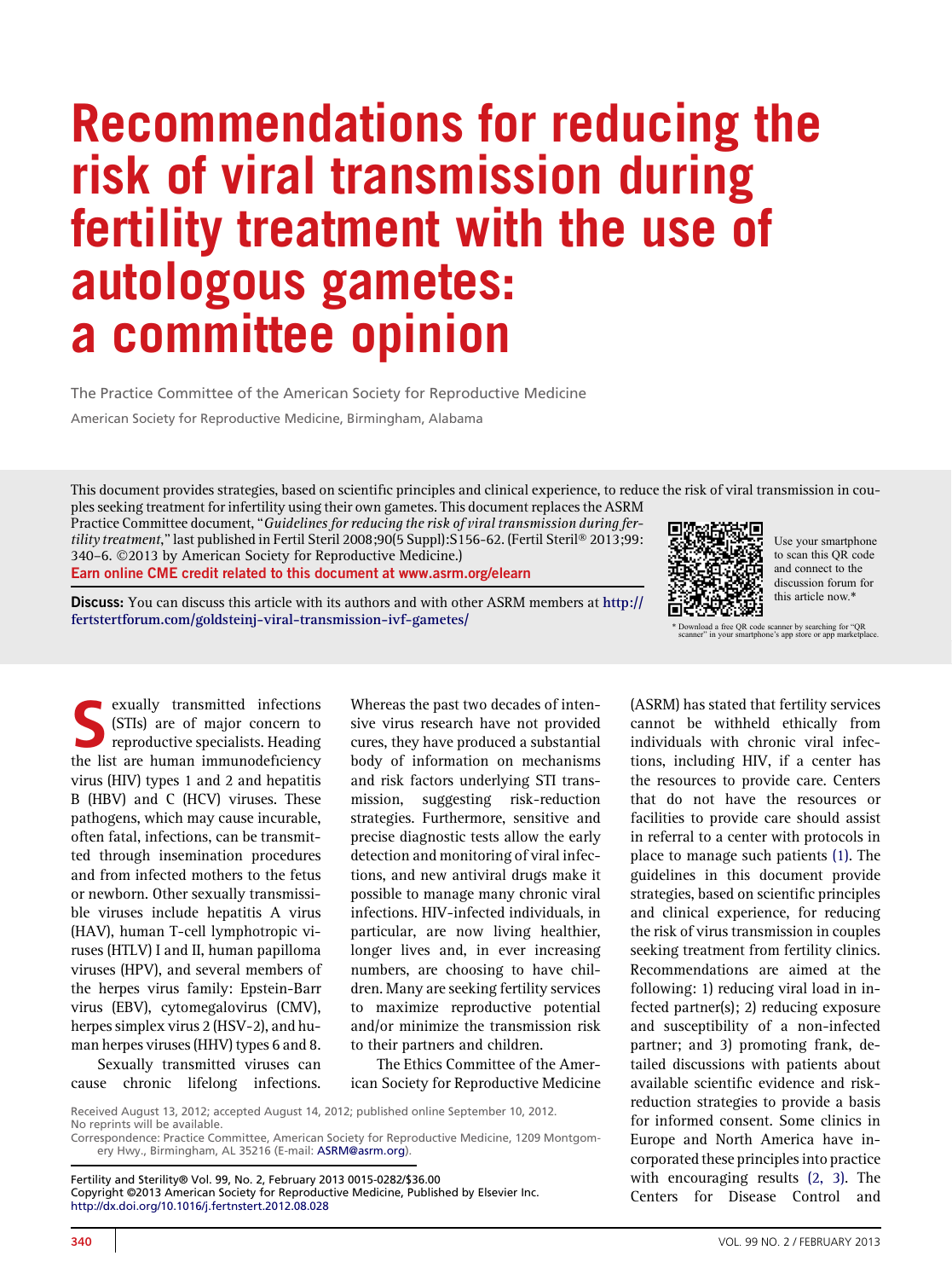Prevention (CDC) are monitoring these developments closely, but have not yet endorsed specific risk-reduction strategies because the number of informed patients is still insufficient to determine the strategies' efficacy [\(4\)](#page-5-0).

### EXISTING SCREENING/TESTING GUIDELINES

Sexually intimate partners are excluded from United States Food and Drug Administration (FDA)-mandated screening and testing for viral infections [\(5\)](#page-5-0). However, couples proceeding to assisted reproductive technology (ART) will need viral screening. Such screening can help to ensure that appropriate precautions are taken to minimize risk of viral transmission to partners and offspring. Intimate couples in which one or both partners are positive for HIV, HBV, or HCV should be treated by fertility centers which are equipped to care for such couples [\(1\).](#page-5-0) Also, screening in accordance with the 2007 FDA guidelines would exclude all men as donors who have had any sexual contact with other men during the preceding five years, but would not necessarily exclude heterosexual men who engage in casual sexual relations frequently with different female partners [\(5\).](#page-5-0)

#### REQUIREMENTS FOR TREATMENT

Couples in which one or both partners are infected with a sexually transmissible pathogenic virus should receive in-depth preconceptional counseling on the risks of sexual and vertical transmission of their infections. Adoption and, in circumstances involving an infected man and uninfected woman, donor insemination should be presented as the safest options. Couples who decide to proceed with partner-intrauterine insemination (IUI) or other fertility treatment must agree to reasonable interventions aimed at reducing the transmission risk.

Counseling and education concerning safe sex practices should be provided and emphasized. In cases where the male, but not the female, partner is infected, the couple should understand the merits of using condoms throughout fertility treatment, pregnancy, and the postpartum period. Serial diagnostic testing of the uninfected partner is recommended throughout treatment and pregnancy and for both mother and infant during the first year after birth. Informed consent should be explicit and as thorough as possible, emphasizing that risk of transmission cannot be completely eliminated even when specific risk reduction strategies are employed. In-depth psychological, medical, and obstetrical care ideally should be provided by a multidisciplinary medical team.

## **FACILITIES**

Contamination with HIV, HBV, and HCV has been documented in ART clinics [\(6\)](#page-5-0) and blood banks [\(7\).](#page-5-0) Although there is no documentation of cross contamination of stored human tissue, it is highly recommended that samples from viral carriers be processed in a separate laboratory or designated space within the main laboratory, utilizing a dedicated storage tank, to minimize the risk of cross contamination. HIV, HCV, HBV, and possibly other viruses can survive in liquid nitrogen, making it possible to cross contaminate samples in liquid nitrogen storage tanks. To protect cryopreserved specimens from potential cross contamination, it is advised that HIV-, HBV-, and HCV-infected specimens be stored in separate tanks. The following measures have been proposed to further reduce the risks of cross contamination of samples in liquid nitrogen storage:

- 1. The use of specimen containers guaranteed by the manufacturer to withstand freezing temperatures and thawing cycles
- 2. The use of''double bagging'' or sealing techniques to prevent the direct contact of cryocontainers with liquid nitrogen
- 3. The storage of samples in liquid nitrogen vapor instead of in liquid nitrogen itself. Recent studies have demonstrated that the use of vapor storage of both oocytes and sperm may be a viable alternative to storage of gametes and/or embryos in liquid nitrogen alone, which has the theoretical potential of becoming contaminated [\(8, 9\)](#page-5-0)
- 4. The use of ''sperm-washing'' techniques to decrease the viral load before freezing semen samples [\(10\)](#page-5-0).

#### SPERM-WASH METHODS

Sperm-wash procedures involving density gradient centrifugation followed by a sperm swim-up step have been used to separate motile sperm from free HIV virus and HIVinfected somatic cells (11–[13\)](#page-5-0). Quantitative assessment of HIV in semen before and after the sperm-wash procedure indicates that >99% of HIV is removed [\(12\)](#page-5-0). Virologic testing of the sperm fraction for the presence of residual detectable HIV prior to its use for insemination can provide an added measure of safety, as up to 5% to 10% of samples may contain residual virus after this procedure [\(13\).](#page-6-0) Similar sperm preparation techniques have been used to separate HCV from sperm [\(14\)](#page-6-0) and may be useful for other viral infections where the majority of virus is found in free form or associated with semen somatic cells (i.e., white blood cells, epithelial cells). Some centers also have adopted routine testing of the washed semen product for HIV and/or HCV with a polymerase chain reaction technique to prevent infection of the inseminated woman.

## VIRUS-SPECIFIC RISK REDUCTION STRATEGIES **HIV**

HIV-1 and HIV-2 are retroviruses that primarily infect T lymphocytes and other immune cells. HIV-1 and HIV-2 have the same modes of transmission and are associated with similar opportunistic infections and acquired immunodeficiency syndrome (AIDS). Infection with HIV-1 leads to AIDS and death in most untreated individuals. Immunodeficiency associated with HIV-2 infection may be less severe and develop more slowly. Early in the course of infection, individuals infected with HIV-2 are less infectious than those infected with HIV-1.

HIV/AIDS is endemic in sub-Saharan Africa and Southeast Asia and is prevalent throughout the world in high-risk groups, including users of unscreened blood products, intravenous drug users, sex workers, and homosexual men. HIV is found in blood, semen, and vaginal secretions of infected individuals and is transmitted sexually and vertically. The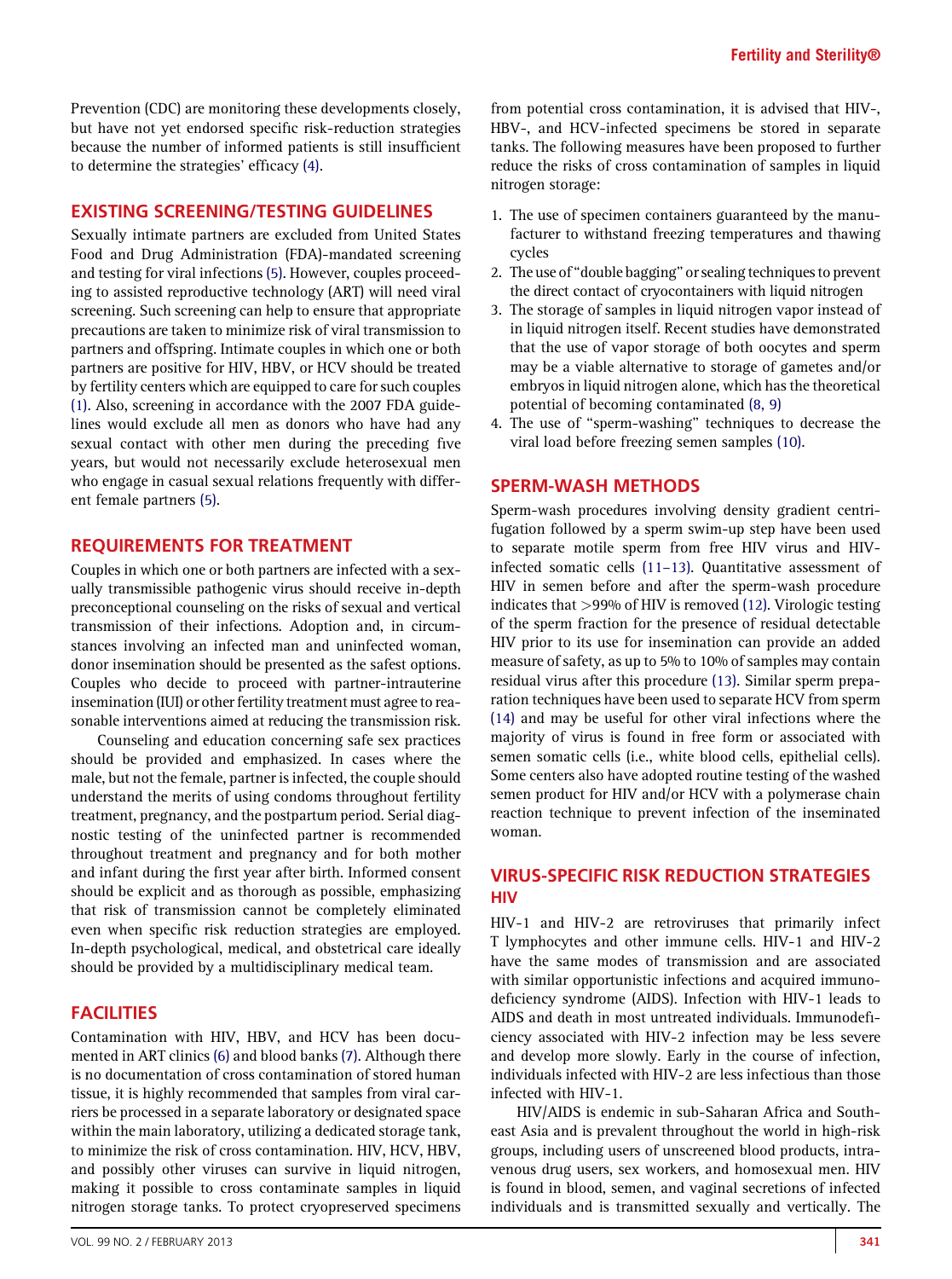rate of HIV heterosexual transmission is relatively low (approximately one per 1,000 acts of unprotected intercourse) [\(15\).](#page-6-0) Risk factors for HIV transmission include genital tract infections and ulceration, sexual practices that induce trauma or bleeding, and lack of male circumcision [\(16\)](#page-6-0). The rate of HIV transmission is associated highly with peripheral blood viral load and is lowest in individuals with peripheral viral loads <10,000 copies/mL [\(17\)](#page-6-0). The seminal HIV viral load roughly correlates with plasma viral load [\(18\)](#page-6-0) but is much more variable. Individuals with undetectable circulating viral loads still can have infectious HIV in their semen, especially if they have a coexisting STI or genital tract inflammation [\(19,](#page-6-0) [20\)](#page-6-0). Therefore, it is difficult to predict whether a man will be infectious based on either his plasma viral load or a previous seminal viral load.

The CDC estimated that between eight and 141 women were infected through donor insemination between 1980 and 1984 before strict donor screening and semen quarantine practices were implemented [\(21\)](#page-6-0). Because HIV is found primarily in white blood cells and as cell-free virions in semen [\(22\),](#page-6-0) sperm-wash techniques that separate motile sperm from the round cell and seminal fluid fractions, including density gradient centrifugation and swim-up methods, can markedly reduce HIV levels prior to insemination [\(12\)](#page-5-0). Several European and North American fertility centers have used ''sperm-wash'' and other risk-reduction techniques for HIVdiscordant couples desiring children. Since 1987, several thousand attempts at IUI and in vitro fertilization (IVF) have been reported in which processed sperm from HIV-seropositive men were used to achieve pregnancy in HIV-seronegative women, without HIV infection occurring in uninfected partners or offspring [\(3, 23, 24\)](#page-5-0). Risk-reduction techniques also have been used for couples where both partners are HIV-infected to reduce the risk of superinfection of the female partner with different strains of HIV or drug-resistant HIV.

Both partners should undergo a sexual health screen. Bacterial vaginosis and infections with HSV-2, Trichomonas vaginalis, Chlamydia trachomatis, Neisseria gonorrhea and Treponema pallidum can increase HIV-1 transmission [\(25\)](#page-6-0) and should be treated. The use of condoms during sex should be reinforced. Practices and behaviors that lacerate mucosal surfaces are other risk factors for HIV transmission and should be avoided [\(26\)](#page-6-0). Both partners should undergo a fertility assessment so that the number of exposures is minimized. Ovulation induction, IVF, or intracytoplasmic sperm injection (ICSI) should be applied as indicated.

HIV viremia should be minimized in the infected partner (peripheral blood viral load less than 10,000 copies/mL) through use of highly active antiretroviral therapy (HAART) to reduce levels of HIV in semen. A ''sperm-wash'' protocol should be used to enrich motile sperm and to reduce or eliminate HIV-infected white blood cells and free virus in the fraction isolated for insemination. The most widely used sperm-wash procedure for HIV reduction involves the use of gradient centrifugation followed by a sperm swim-up procedure [\(11\).](#page-5-0) Where available, testing of the processed sample for HIV ribonucleic acid (RNA) prior to insemination may further reduce risk. Trauma to the cervix or uterus during the IUI procedure must be minimized.

Experimental approaches such as pre-exposure prophylaxis (PREP) with antiretroviral drugs (27–[29\)](#page-6-0) and locally applied vaginal estrogen gels [\(28\)](#page-6-0) may reduce further the susceptibility of the uninfected female partner. Data suggesting the potential benefit of PREP using tenofovir, a rapidly acting antiretroviral drug with a long half life, are preliminary but may be discussed with couples [\(30\)](#page-6-0).

A recent Cochran review demonstrated that the reduction of HIV transmission in discordant couples was greatest with the use of antiretroviral therapy [\(31\)](#page-6-0). This review included 7 observational studies involving a total of 6792 participants in which 436 episodes of HIV transmission were identified: 71 in couples in whom the affected partner was being treated with antiretroviral therapy and 365 among untreated couples. However, if the HIV seropositive partner had >350 CD4 cells/ $\mu$ L, the conversion of the seronegative partner was 0 in the antiretroviral-treated group compared to 61 in the non-treated group with a conversion rate of 0.02. Although many centers have demonstrated low risk of HIV seroconversion, the risk is still possible, but appears to be much better when antiretroviral therapy for the infected partner is utilized and the seropositive partner has a higher CD4 cell count >350 cells/ $\mu$ L.

The uninfected partner in a discordant couple should be tested for HIV serology and viral load at three-month intervals during treatment and pregnancy. If HIV infection is detected in the female partner during pregnancy, she should be referred to an obstetrical service experienced in managing HIV-infected women. Use of antiretroviral drugs during pregnancy and/or labor, use of cesarean section, and avoidance of breastfeeding can reduce the risk of vertical transmission of HIV to less than 2% [\(32\).](#page-6-0)

## Hepatitis B

HBV, a double-stranded DNA virus, is a major cause of acute and chronic hepatitis, cirrhosis, and hepatocellular cancer. HBV is one of the most common infectious diseases in the world; it has been estimated that 350 million people worldwide are HBV carriers [\(33](#page-6-0)–35). HBV can be transmitted parenterally, sexually, vertically, and via other routes of mucosal exposure. Approximately 25% of regular sexual contacts of HBV-infected persons will become seropositive for HBV [\(34\),](#page-6-0) and HBV has been transmitted through artificial insemination [\(35\).](#page-6-0) Healthcare workers ran a high occupational risk of HBV infection before universal precautions and HBV immunization were introduced in the workplace. Universal safety precautions and vaccination with HBV vaccine, available since 1982, are the most effective ways to reduce the risk of HBV infection [\(36\).](#page-6-0)

HBV-infected individuals run a high risk of co-infection or superinfection with hepatitis D virus (HDV), a circular replication-defective RNA virus that requires the presence of HBV for replication [\(37\)](#page-6-0). Approximately 25% of chronic HBV carriers are co-infected with HDV, which increases their risk of cirrhosis from 15% to 80%. Vertical transmission of HDV has been documented. Since HBV is needed for HDV replication, measures to prevent the transmission of HBV, such as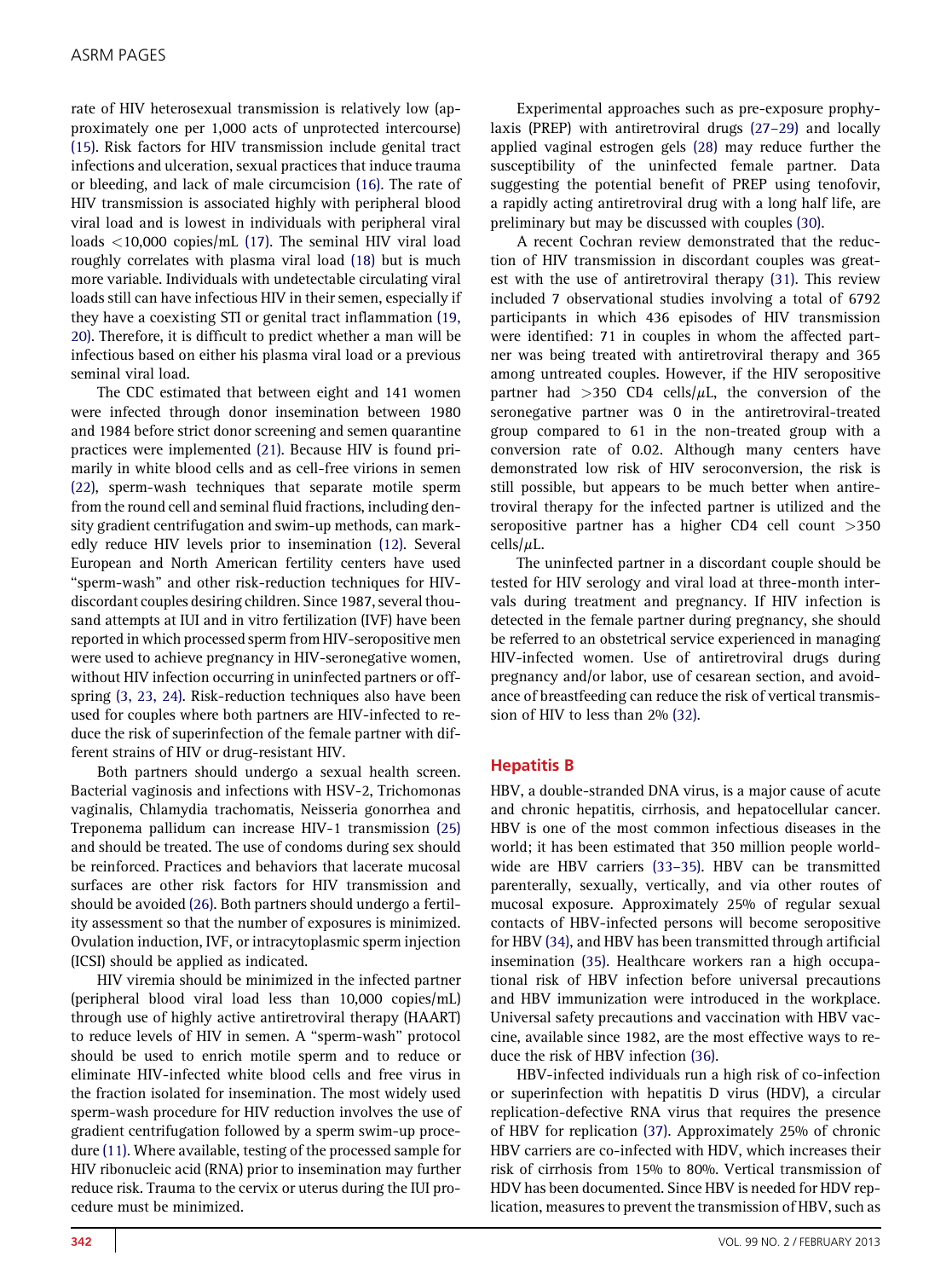vaccination of uninfected partners and newborns, will prevent the transmission of HDV.

In couples who are discordant for HBV infection, the partner who is seronegative should be vaccinated against HBV. Fertility treatments may be initiated once the vaccinated partner's anti-hepatitis B surface antibody titer (HBsAB) is positive. Modified sperm washing to reduce viral load is not required after the female partner is immunized against HBV. If the female is the infected partner and is HBsAg-positive, her newborn should receive immunoprophylaxis within 12 hours after birth. Immunoprophylaxis consists of both HBV vaccine and immunoglobulin, followed by two more injections of HBV vaccine in the first six months of life. Breastfeeding is not contraindicated in women chronically infected with HBV [\(38\).](#page-6-0)

#### Hepatitis C

HCV is a blood-borne RNA virus that is transmitted primarily through parenteral exposure (blood products, shared needles, needle stick injuries). HCV also has been detected in saliva, urine, semen, vaginal secretions, and breast milk, and sexual and vertical transmission are probable secondary modes of transmission [\(39\).](#page-6-0)

HCV infects over 1% of the world's population. Based on prenatal testing, the seroprevalence of HCV in the United States is between 2.3% and 4.5%. Groups at highest risk are intravenous drug users, hemophiliacs, homosexual men, sexual partners of HCV-infected individuals, and sex workers [\(40\).](#page-6-0) HCV is a highly pathogenic virus: 80% of patients infected with HCV will develop chronic liver disease, 35% will develop cirrhosis, and 5% will progress to hepatocellular carcinoma [\(41\)](#page-6-0). Unlike HBV, there is no vaccine for HCV. Therefore, it is essential to employ risk-reduction measures during assisted reproduction.

There is a small, but measurable, risk of HCV transmission via semen. All patients with viral hepatitis C should be counseled about the risks of transmission to their partner, children, and their healthcare team. When the male partner is HCVinfected, sperm washing can reduce the viral load in semen and is recommended to reduce the risk of transmission to his partner [\(14\).](#page-6-0) Using IVF with intracytoplasmic sperm injection has also been demonstrated to reduce the risk of transmission of HCV when the male is seropositive [\(42\)](#page-6-0).

If either partner is chronically infected with HCV (HCVRNA positive), treatment with peginterferon alfa and ribavirin should be considered prior to fertility treatment in order to reduce the infected partner's viral load [\(43\)](#page-6-0). The goal of therapy is to achieve a sustained virologic response, and the recommended duration of the initial course of therapy is 48 weeks. In addition, pregnancy should be deferred for an additional six months after conclusion of therapy, regardless of which partner is undergoing treatment. Although peginterferon alfa is listed as a pregnancy category C drug, ribavirin is a category X medication and has proven teratogenic and embryocidal properties in all animal species. Ribavirin is contraindicated in the male partner of a pregnant female and in pregnancy. Because the drug is believed to cause new mutations, it is recommended that: two forms of contraception

be used during therapy; pregnancy testing be performed monthly; and pregnancy be avoided for the first six months after discontinuation of therapy in either partner.

Although few women have been studied, there does not appear to be an increase in adverse pregnancy outcomes in HCV-infected pregnant women. The risk of vertical transmission correlates with maternal viral burden. In HCV-positive women who decline therapy, or in those who fail to achieve a sustained virologic response to therapy, the risk of vertical transmission is greatest when maternal viral levels exceed 106 copies/mL. There is no vaccine available to treat infants born to HCV-infected women; breastfeeding is allowed.

#### Hepatitis A Virus

HAV, a small RNA virus, is a major cause of acute hepatitis in the United States. Infection usually produces immunity that limits the duration of infection and prevents symptomatic recurrence [\(36\).](#page-6-0) Chronic infection is rare in immunocompetent individuals. As a result, HAV accounts for less than 10% of all cases of fulminant hepatitis, and the mortality in acute symptomatic HAV infection is less than 0.1%. HAV is spread primarily by fecal-oral transmission. The virus also can be found in semen, and epidemiologic studies indicate that it is sexually transmitted in high-risk groups such as sex workers and homosexual men. Hepatitis A vaccines are available for persons at increased risk of HAV infection, and immune globulin is used to protect against illness associated with HAV infection.

#### Human T-cell Lymphotropic Viruses I and II

HTLV-I and II appear to be ancient retroviruses of humans that establish permanent infections but have low potential to cause human disease [\(44\).](#page-6-0) HTLV-1 infects primarily CD4 T-cells and is the cause of adult T-cell leukemia (ATL) and HTLV-I–associated myelopathy (HAM), also known as spastic paraparesis. Only 1% to 4% of infected individuals will develop either ATL or HAM. HTLV-II infects CD8 T-cells. Although HTLV-II has no proven connection to human disease, links to neurologic disorders are suspected. The distributions of HTLV-I and -II in the United States differ from those elsewhere in the world. HTLV-I has a low endemic rate (slightly greater than 1%) in blacks of the Caribbean basin and tropical Africa; black immigrants to the southeastern United States; native Americans in North and South America; and natives of southern Japan and northern Oceania. HTLV-II has a low endemic rate in native North Americans and worldwide among intravenous drug users and their partners. In endemically infected populations, the virus is propagated through sexual contact and by transmission from mother to child. Recently, injection-drug users in the United States and Europe have become infected with HTLV-I and –II through needle sharing, and secondary sexual transmission has introduced these viruses at low levels into the general population and blood donors. Semen donors are screened for HTLV-I and -II because of the potential for transmission through ART procedures. Because HTLV-I and -II have several properties in common with HIV, risk reduction protocols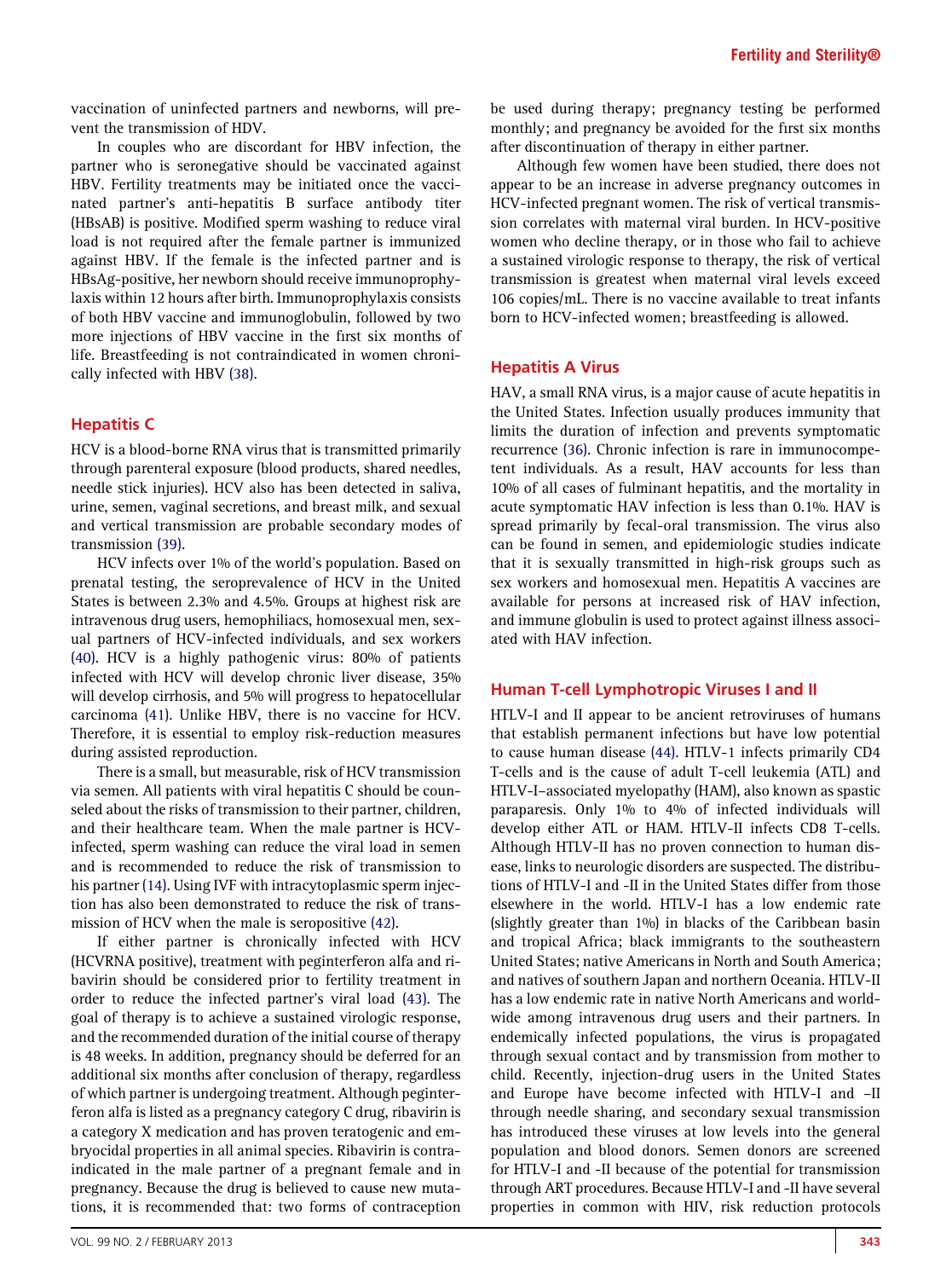devised for HIV-discordant couples that separate infected white blood cells and free virus from sperm (i.e., sperm washing before insemination) could be applied in cases where semen from directed donors infected with HTLV-I and -II will be used to inseminate an uninfected partner.

### Human Papilloma Viruses

Papilloma viruses are a family of small DNA viruses that primarily induce epithelial cell proliferation, or papillomas. To date, more than 100 HPV genotypes have been identified, of which approximately 50 infect the genital tract [\(45\).](#page-6-0) These viruses have been grouped into high- and low-risk types based on the potential of the infected cells to progress to carcinoma. HPV 16, 18, 31, and 45 are among those that are considered high-risk types because they have been associated with invasive squamous cell cancers of the genital tract and anus. Squamous intraepithelial lesions (SILs) of the cervix, vagina, vulva, penis and anus have been associated with these and other HPV types. Genital HPV infections are transmitted primarily through sexual contact, and 50% of sexually active adults have been infected with one or more HPV type. HPV is detected frequently in semen and urethral swabs from normal men. Because these viruses are so prevalent, a coherent strategy for donor screening and risk reduction has not been developed. Since HPV appears in semen as cell-free virus and in infected epithelial cells, spermwash protocols may reduce the infectiousness of semen from HPV-infected men.

The Food and Drug Administration (FDA) first approved a quadrivalent vaccine for HPV 6/11/16/18 in 2006 [\(46\).](#page-6-0) This vaccine, approved for administration in girls ages 9 to 26 years, offers protection against cervical dysplasias, cervical cancers, vulvar/vaginal dysplasias, and genital warts. In 2009 this vaccine was also FDA approved for prevention of genital warts due to HPV types 6 and 11 in boys and men ages 9 through 26. A bivalent HPV vaccine has also been approved for girls between the ages 10 to 25 years for the prevention of cervical cancer and cervical dysplasia.

#### Herpes Viruses

Viruses of the Herpes viridae family can be divided into three subgroups based on biologic differences[\(47\).](#page-6-0) Alpha herpes viruses are neurotropic and replicate rapidly; examples include HSV-1 and HSV-2. Beta herpes viruses, including CMV, HHV-6, and HHV-7, replicate slowly and have restricted host cell specificity. Gamma herpes viruses, which include EBV and HHV-8, are slow-growing lymphotropic viruses. Human herpes virus infections are endemic and cause wideranging pathology. Certain herpes viruses encode proteins that override normal controls on cell division, leading to malignant transformation. EBV has been implicated as a causal factor in a number of malignancies, including Burkitt's lymphoma, Hodgkin's lymphoma, and nasopharyngeal carcinoma. HHV-8 has been associated with Kaposi's sarcoma, and CMV has been associated with several malignancies, including prostate carcinoma, cervical carcinoma, and adenocarcinoma, although causal relationships have not been established. HHV-6 infection can cause roseola infantum,

hepatitis, and pneumonitis. HSV-1 and 2 can cause painful ulcerative diseases including gingivostomatitis, herpes labialis, keratoconjunctivitis, genital and neonatal herpes, and also encephalitis and meningitis. HSV-2 and CMV infections can produce serious brain damage in the newborn. Most of the herpes viruses have been detected in semen, and sexual contact is a significant mode of transmission for HSV-2, CMV, and HHV-8 [\(46\).](#page-6-0)

HSV-2 can cause serious complications if the fetus becomes infected during maternal viremia [\(48\)](#page-6-0). To reduce the risk of HSV-2 transmission, semen collection should be avoided when a lesion is present, and infected male partners may be treated with a nucleoside analog against HSV-2 (i.e., acyclovir or valacyclovir) to reduce HSV-2 shedding [\(48\).](#page-6-0) Sperm-wash protocols also may be effective because HSV-2 normally appears in semen as free viral particles. Women infected with HSV-2 are treated with acyclovir during pregnancy to reduce the risk of vertical virus transmission. Acyclovir is a category B drug during pregnancy.

Semen donors are screened for CMV because the virus can be transmitted via IUI [\(49\)](#page-6-0), and primary infection during early pregnancy may have serious complications in the fetus and neonate [\(50\).](#page-6-0) CMV is the most significant cause of congenital viral infection in the United States. Generalized infection can result in neonatal death or long-term complications such as mental retardation, hearing loss, and blindness. These risks are almost entirely limited to women who were unexposed to CMV prior to pregnancy and contract a primary infection during pregnancy. However, two-thirds of the infants born to women with primary CMV infection during pregnancy do not become infected and only 10% to 15% of the remaining third exhibit symptoms at the time of birth [\(51\)](#page-6-0). The risk of CMV-related neonatal complications for women infected at least six months before conception appears very low [\(51\).](#page-6-0) Because CMV is so common, insemination with semen from a CMV-infected man is permissible when the female partner is also CMV seropositive. Although the practice is not entirely without risk, because there are many strains of CMV and superinfection is possible, the associated risk of newborn CMV infection is approximately 1%, and such infants appear to have no significant illness or other abnormality [\(51\)](#page-6-0). In cases of known-donor directed insemination, when the donor is CMV infected and the partner is uninfected, sperm wash may reduce the risk of transmission of CMV to the partner.

### SUMMARY

- Infertile couples should be advised that transmission of viral hepatitis and HIV in assisted reproduction is possible, but the magnitude of the risk is unknown.
- Viral screening of intimate partners undergoing fertility treatment is not required, but can help to ensure that appropriate precautions are taken to minimize risk of transmission to uninfected partners and offspring.

### **CONCLUSIONS**

 Good clinical practice dictates that fertility services should not be withheld from individuals with chronic viral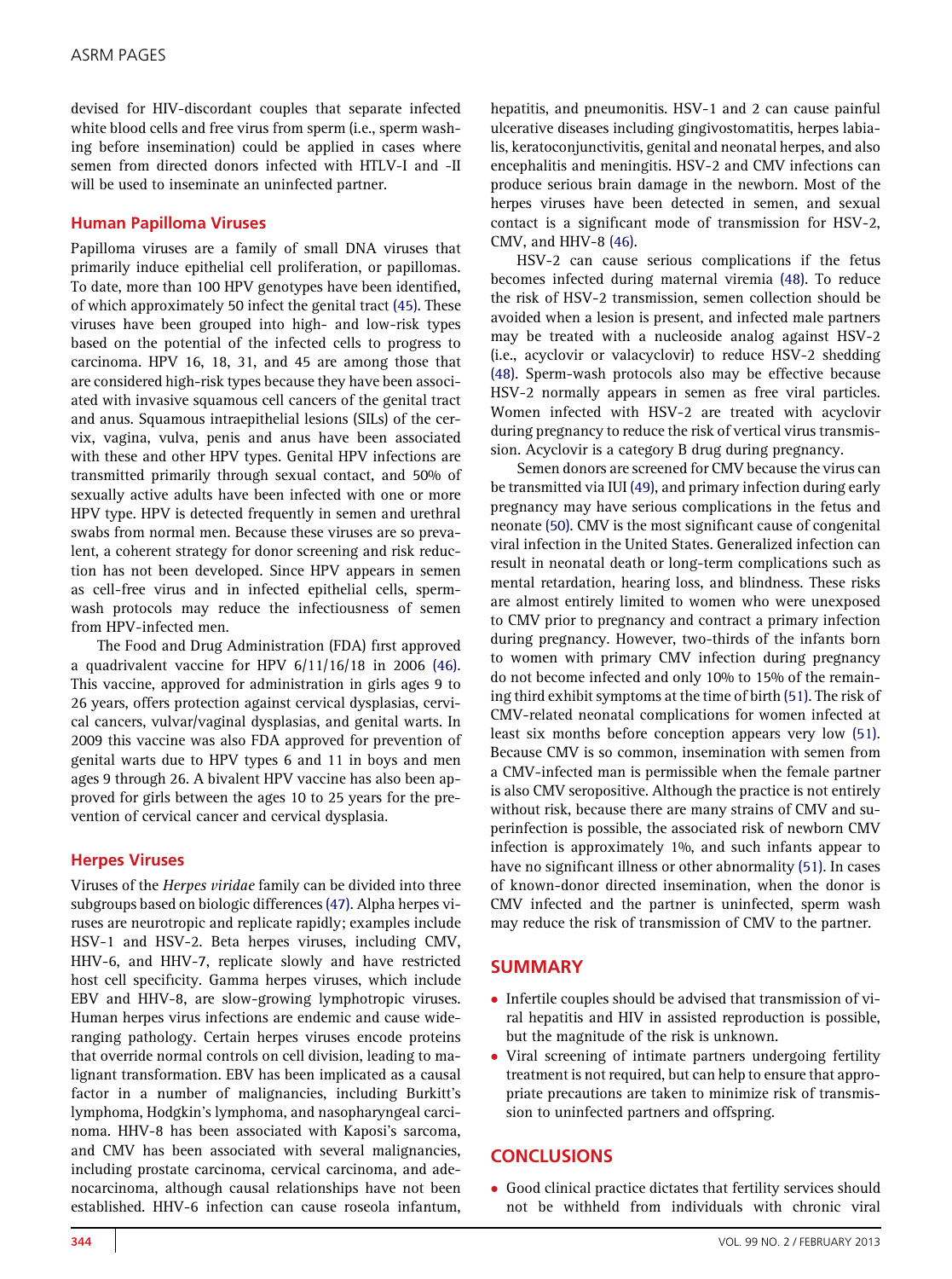<span id="page-5-0"></span>infections, including HIV, if the center has the necessary resources to provide care. Referral to a center having such capabilities is also appropriate.

- There is good evidence to support the recommendation that antiretroviral drugs should be used in the HIV-infected partner to reduce HIV viremia.
- While there is insufficient evidence to endorse the practice, it makes sense that semen and embryos from patients infected with HIV, HCV, and/or HBV should be stored in separate HIV- HCV- or HBV- designated storage tanks because of theoretic risk of transmission.
- There is good evidence to support the recommendation that, if the male partner is infected with HIV, sperm-wash methods should be used to reduce the levels of HIVinfected white blood cells and free virus in the insemination fraction of IUI specimens. In addition, the uninfected partner should be monitored periodically for HIV during treatment and pregnancy.
- There is good evidence to support the recommendation that if one partner is infected with HBV, the seronegative partner should be vaccinated against HBV. Once the female partner has been immunized against HBV, sperm washing solely to reduce HBV viral load in the male partner is unnecessary.
- There is good evidence to support the recommendation that infants born to mothers who are HBsAg-positive should receive both hepatitis B immune globulin and the hepatitis B vaccine within 12 hours after birth. Breastfeeding of newborns is not contraindicated after immunoprophylaxis.
- There is good evidence to support the recommendation that women who are HCV-positive should be counseled about the risk of transmission of HCV to their fetus with increasing viral loads and positive HIV status. Breastfeeding is not contraindicated.
- There is good evidence that when the male partner is HCVinfected, sperm washing can reduce viral loads in the insemination specimen.
- There is good evidence to support the recommendation that HCV-infected partners be treated with peginterferon alfa (pregnancy category C) and ribavirin (pregnancy category X) to induce a sustained virologic response. Because ribavirin is a category X medication, it is contraindicated during pregnancy. Attempts to conceive should be deferred for six months after completion of treatment in either partner.
- There is good evidence that in women infected with HSV-2 acyclovir decreases the risk of vertical viral transmission.
- Sperm washing may reduce the risk of transmission of HSV and CMV when the male partner is infected. However, as CMV is so common, insemination with semen from a CMV-infected man is permissible when the female partner is also CMV seropositive.

Acknowledgments: This report was developed under the direction of the Practice Committee of the American Society for Reproductive Medicine as a service to its members and other practicing clinicians. Although this document reflects appropriate management of a problem encountered in the practice of reproductive medicine, it is not intended to be the only approved standard of practice or to dictate an exclusive course of treatment. Other plans of management may be appropriate, taking into account the needs of the individual patient, available resources, and institutional or clinical practice limitations. The Practice Committee and the Board of Directors of the American Society for Reproductive Medicine have approved this report.

The following members of the ASRM Practice Committee participated in the development of this document. All Committee members disclosed commercial and financial relationships with manufacturers or distributors of goods or services used to treat patients. Members of the Committee who were found to have conflicts of interest based on the relationships disclosed did not participate in the discussion or development of this document.

Samantha Pfeifer, M.D.; Jeffrey Goldberg, M.D.; R. Dale McClure, M.D.; Roger Lobo, M.D.; Michael Thomas, M.D.; Eric Widra, M.D.; Mark Licht, M.D.; John Collins, M.D.; Marcelle Cedars, M.D.; Catherine Racowsky, Ph.D.; Michael Vernon, Ph.D.; Owen Davis, M.D.; Clarisa Gracia, M.D., M.S.C.E.; William Catherino, M.D., Ph.D.; Kim Thornton, M.D.; Robert Rebar, M.D.; Andrew La Barbera, Ph.D.

## **REFERENCES**

- 1. Ethics Committee of the American Society for Reproductive Medicine. Human immunodeficiency virus and infertility treatment. Fertil Steril 2010; 94:11–5.
- 2. Politch JA, Anderson DJ. Use of assisted reproductive technology to prevent the transmission of HIV-1 in HIV-1 discordant couples desiring children. In: Arici A, ed. Immunology and Allergy Clinics of North America vol. 22(3). Philadelphia: W.B. Saunders, 2002: p. 663–79.
- 3. Sauer MV, Wang JG, Douglas NC, Nakhuda GS, Vardhana P, Jovanovic V, Guarnaccia MM. Providing fertility care to men seropositive for human immunodeficiency virus: reviewing 10 years of experience and 420 consecutive cycles of in vitro fertilization and intracytoplasmic sperm injection. Fertil Steril 2009;91:2455–60.
- 4. Duerr A, Jamieson D. Assisted reproductive technologies for HIV-discordant couples. Am J Bioeth 2003;3:45–7.
- 5. Food and Drug Administration. Part 1271—Guidance for Industry: Eligibility Determination for Donors of Human Cells, Tissues, and Cellular and Tissue-Based Products, August 2007. Available at: [http://www.fda.](http://www.fda.gov/biologicsbloodvaccines/guidancecomplianceregulatoryinformation/guidances/tissue/ucm073964.htm) [gov/biologicsbloodvaccines/guidancecomplianceregulatoryinformation/](http://www.fda.gov/biologicsbloodvaccines/guidancecomplianceregulatoryinformation/guidances/tissue/ucm073964.htm) [guidances/tissue/ucm073964.htm](http://www.fda.gov/biologicsbloodvaccines/guidancecomplianceregulatoryinformation/guidances/tissue/ucm073964.htm). Last accessed August 15, 2012.
- 6. Lesourd F, Izopet J, Mervan C, Payen JL, Sandres K, Monrozies X, et al. Transmissions of hepatitis C virus during the ancillary procedures for assisted conception. Hum Reprod 2000;15:1083–5.
- 7. Tedder RS, Zuckerman MA, Goldstone AH, Hawkins AE, Fielding A, Briggs EM, et al. Hepatitis B transmission from contaminated cryopreservation tank. Lancet 1995;346:137–40.
- 8. Cobo A, Romero JL, Perez S, de los Santos MJ, Meseguer M, Remohi J. Storage of human oocytes in the vapor phase of nitrogen. Fertil Steril 2010;94:1903–7.
- 9. Lim JJ, Shin TE, Song SH, Bak CW, Yoon TK, Lee DR. Effect of liquid nitrogen storage vapor storage on the motility, viability, morphology, deoxyribonucleic acid integrity, and mitochondrial potential of frozen-thawed human spermatozoa. Fertil Steril 2010;94:2736–41.
- 10. Englert Y, Lesage B, Van Vooren JP, Liesnard C, Place I, Vannin AS, et al. Medically assisted reproduction in the presence of chronic viral diseases. Hum Reprod Update 2004;10:149–62.
- 11. Semprini AE, Levi-Setti P, Bozzo M, Ravizza M, Taglioretti A, Sulpizio P, et al. Insemination of HIV-negative women with processed semen of HIV-positive partners. Lancet 1992;340:1317–9.
- 12. Politch JA, Xu C, Tucker L, Anderson DJ. Separation of human immunodeficiency virus type 1 from motile sperm by the double tube gradient method vs other methods. Fertil Steril 2004;81:440–7.